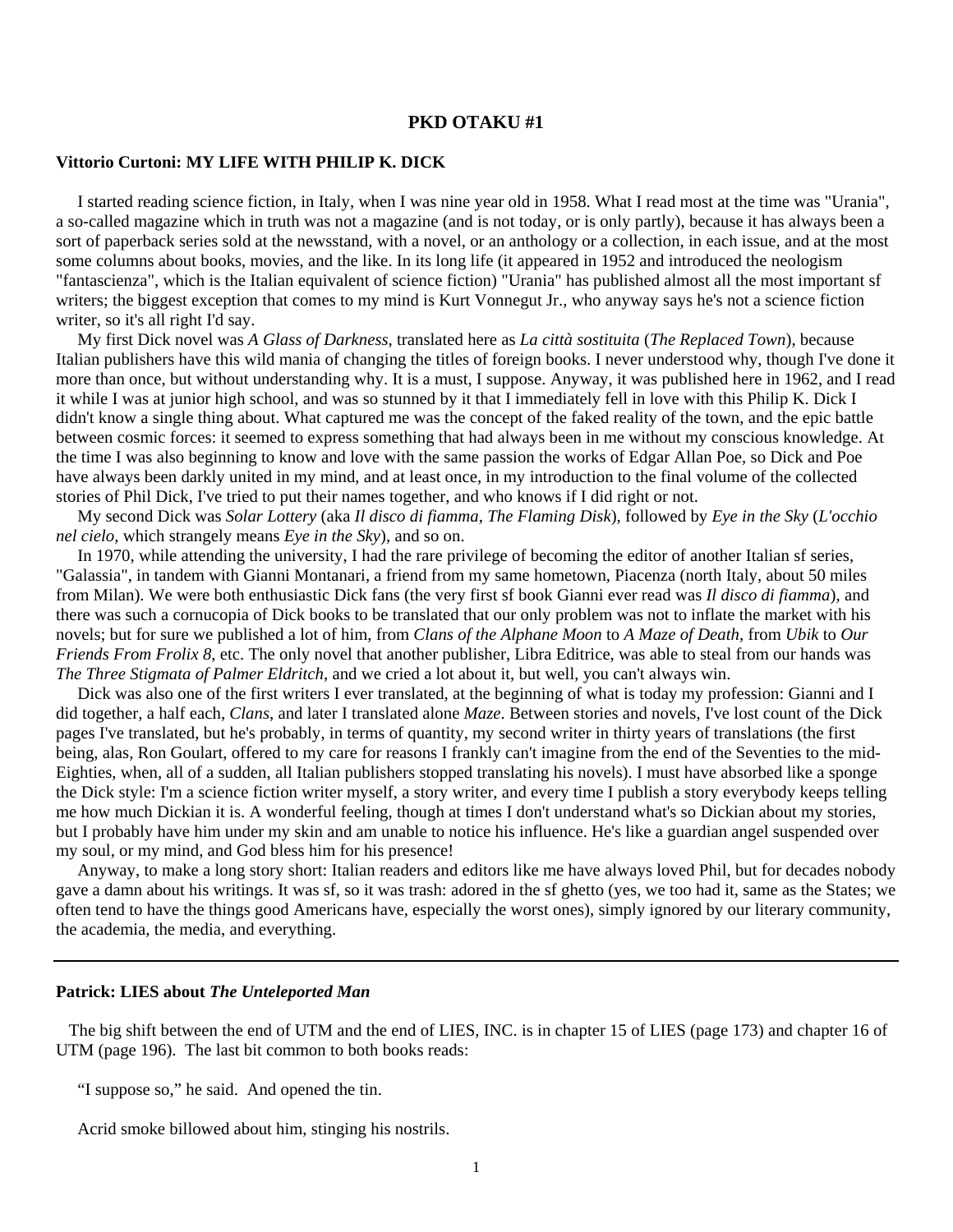In LIES it's Matson's nostrils being assailed and the rest of LIES is more or less what appears in the Berkley (and Ace) editions as chapters 7 through most of 9. But in UTM the action is quite different.

 It is *Rachmael* who is in the situation. The UN time-warping weapon has returned him to Whale's Mouth just prior to being shot by the LSD dart. (LIES p. 75) "This" time he ducks and the dart misses him. Before the THL soldier can fire another dart Rachmael activates the device again.

 "Now" he is back at the Fox's lair before Freya's attempt to pass the deep-sleep components. (LIES chapter 5) He tries to explain to Freya that this is the second time he has met her there to make the attempt but of course she doesn't understand what he is talking about. It is, after all, her "first" time. Rachmael reaches into his pocket for the timewarping device but it's gone. He has gone back to a time *before* he had been given the weapon by the UN.

 He tells her that THL will prevent her from passing him the deep-sleep components. She then suggests disassembling the *Omphalos* and sending the sections through a Telpor station to Whale's Mouth and then having Lies, Inc. technicians reassemble the ship there. [This makes no sense.] But Rachmael decides to try to change the "present" and obtain the components after all. The robot busboy stumbles into him as before and steals the components but this time Rachmael is ready. He and Freya attack the robot and retrieve the components. They then escape into the streets and safety.

 Since he can now utilize deep-sleep on his flight, Rachmael decides to make the trip to Whale's Mouth on the *Omphalos* as he originally intended. [This also makes no sense.] Only he now plans to take Freya with him. He is preparing to make the proposal to her when the chapter – and novel – comes to an end.

 That's it. To call it "unsatisfying" is an understatement! There are no Lies, Inc. technicians at Whale's Mouth who could reassemble the *Omphalos* so Freya's suggestion is impossible. I did like the plan to break the ship down to suitcase size components though. It seemed like an A. E. van Vogt idea. Rachmael, on the other hand, *knows* what the true situation at Whale's Mouth is. He knows that the Telpor can send and receive and so no interstellar transport ship is actually necessary. But he's going to make the 18 years journey anyway. Go figure. Hard to tell what Phil had in mind at this point except maybe just to bring the novel to a close and move on.

## **PKD: unreleased interview, Metz, 1977**

This wonderful interview was originally librated from a fine French site where BOTH versions (original English and French) are available. While I wasn't too worried about making a hard copy version of this for distribution I can't justify a broader dissemination as I don't have the permission of the original authors. However, all is not lost. The interview is still available at La ParaDick site. Please check out::

http://www.Le-ParaDick.com/itw\_m77.html (the original version)

http://www.Le-ParaDick.com/itw\_m77\_fr.html (the French translation)

#### **Simon Ings Philip K Dick: Dr Bloodmoney - an infinity plus review**

 *Dr Bloodmoney*: SF Masterworks 32 by Philip K Dick (Millennium, £6.99, 304 pages, paperback; first published 1965, this edition 10 August 2000.)

In the slip 'twixt cup and lip sit Philip Dick, and *Dr Bloodmoney*.

To put it another way, *Dr Bloodmoney* is about the horror of getting what you really want.

 Dick's novel of nuclear apocalypse has, typically, nothing to do with the realities of nuclear conflict, and less to do with apocalypse. San Francisco and its suburbs must come to terms with catastrophe tailored by Dick to his own moral and psychological (primarily Jungian) concerns.

'It was as if the man had been gripped by his unconscious. He was no longer living a rational, ego-directed existence; he had surrendered to some archetype.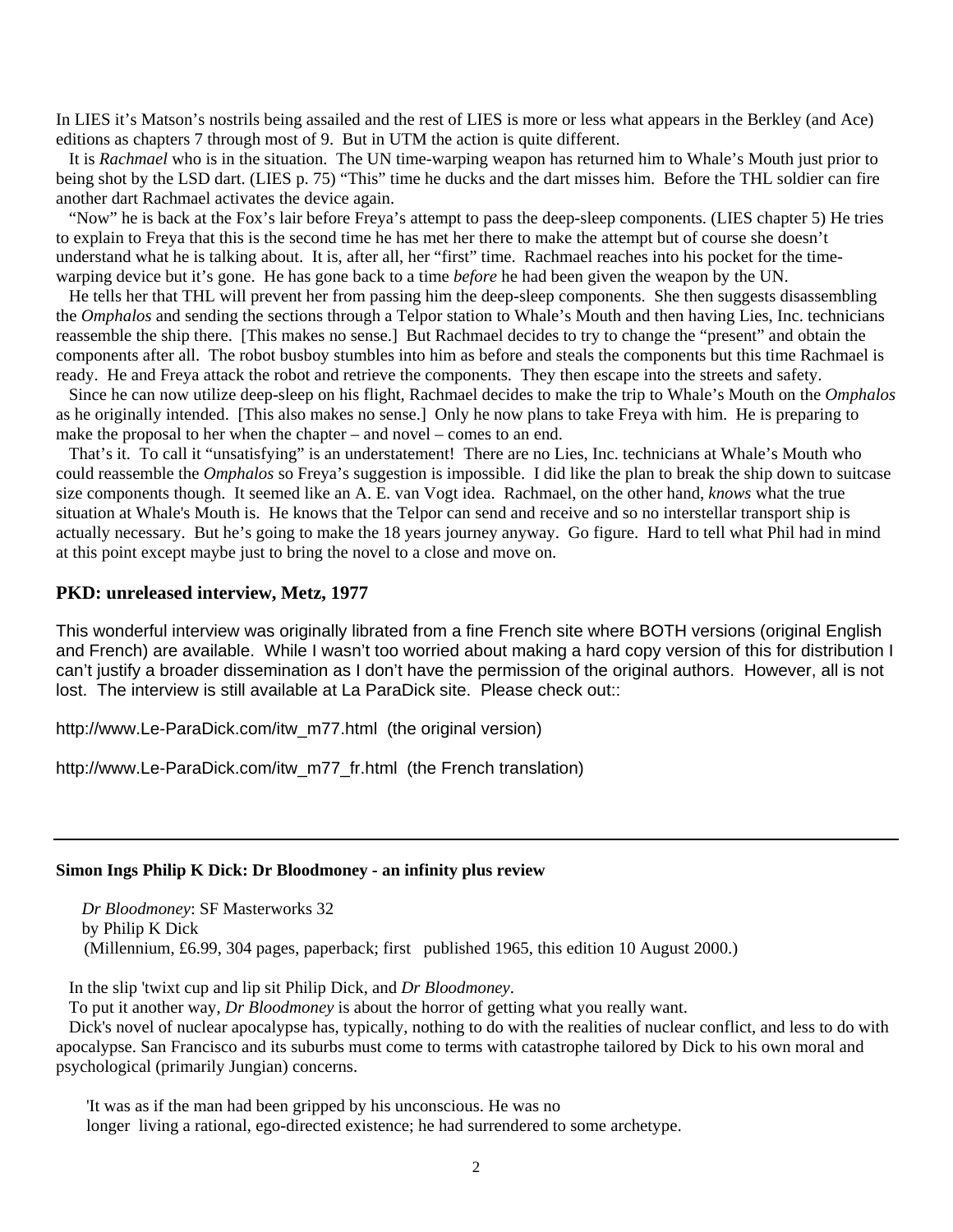'The Impersonal, Doctor Stockstill thought, has attacked us.' (p74)

Dick's apocalypse--brilliantly rendered--is 'a pageant of figments', 'a permanent dreadful metamorphosis'. Yet, on the surface at least, the cruelty of the conflict, and the debasement of its victims, are massively downplayed. Society recovers. '... it would be all small towns and individuality,' one character thinks, presciently, 'like Ayn Rand talked about in her books.' (p78)

 And so it transpires: an American bucolic idyll, *Dr Bloodmoney* is one of Dick's more domestic novels, an affectionate send-up of the petty liberal culture of his one-time home in Marin County.

Where, then, the horror?

 As usual with Dick, it stems from ordinary human wants. No one understood the will to power like Dick, no-one grasped its pervasive, unslakeable appeal.

Before the apocalypse, McConchie the salesman is watching television:

'He thought of himself in the nose cone, like Walt Dangerfield, strapped next to a woman of great physical attractiveness. Pioneers, he and her, founding a new civilisation on a new planet. But then his stomach rumbled and he realised how hungry he was; he could not postpone lunch much longer.

 'Even as he stood watching the great upright rocket on the TV screen, his thoughts turned toward soup and rolls and beef stew and apple pie with ice cream on it, up at Fred's Fine Foods.' (p35)

 When he gets there, Hoppy Harrington, limbless from thalidomide, is in a trance. Liberated from his own limitations and appetites, Hoppy dreams:

'I'm like everybody else; in fact I'm better than anybody else. I can do anything they can do and a lot more. I can go wherever I want, and they can't. They can't move.'

'Why can't they move?' the frycook demanded.

'Just can't,' Hoppy said. 'They can't go into the air or on roads or ships; they just stay. It's all different from this. I can see each of them, like they're dead, like they're pinned down and dead. Like corpses.'

Our will to power, Dick argues, is held in check by constraints--by our bodily needs, and by our social situation. Freed by apocalypse, the will to power among Dick's characters is no longer held in check. The Personal and the Impersonal slide into each other, and wishes come dangerously true...

 Doctor Bloodmoney's logic is the logic of the moral essay, rendered in the language of dreams. At the very start of the novel, we see that Doctor Bloodmoney, architect of the apocalypse, already straddles the gap between Personal and Impersonal, between cup and lip. He writes his personal paranoias large upon the world with a nuclear nib. McConchie, on the other hand, even after the apocalypse, never loses the distinction between self and other. He is profoundly conservative. While other survivors loot stores for food, he steals paper money, unable to believe that it is worthless; he eats raw rats to survive. His 'slowness' puts him at a short-term disadvantage, but in Dick's forgiving Ayn Rand future, his long-term success is assured: he keeps to Dick's idea of the necessary limits.

 For Dick, the will to power is non-grainy: a smooth, amoral logic ladder that seamlessly connects a cripple's desire to walk with a megalomaniac's identification with the Angel of Death. The necessary friction--the moral grain, if you like- comes from some petty but salutary limitations of the physical and social world.

 It's an uncomfortable point, for Dick no less than for the reader. This edition blindly reprints a ghastly, self-satisfied afterword by the author, in which he attempts to close off the text's uneasy morality. McConchie is right, Bloodmoney is wrong; well now, that's a relief.

# **Perry Kinman: Notes on my one and only PKDream, dated June 27th, 1995**

 I was going through Clans making detailed notes on everything at the time. Maybe that's what set it off. Still, it's amazing I've only had one after all these years (18 of them) of being a diehard fan. Anyways: PKD has a word processor, a portable type. Laptop. It's of a rounded design. To the side of it is a tape machine, recorder, a memory storage system.

I walk up to look at it. It is on a small stand, like on a display. Phil is sitting a short distance away at a table. Some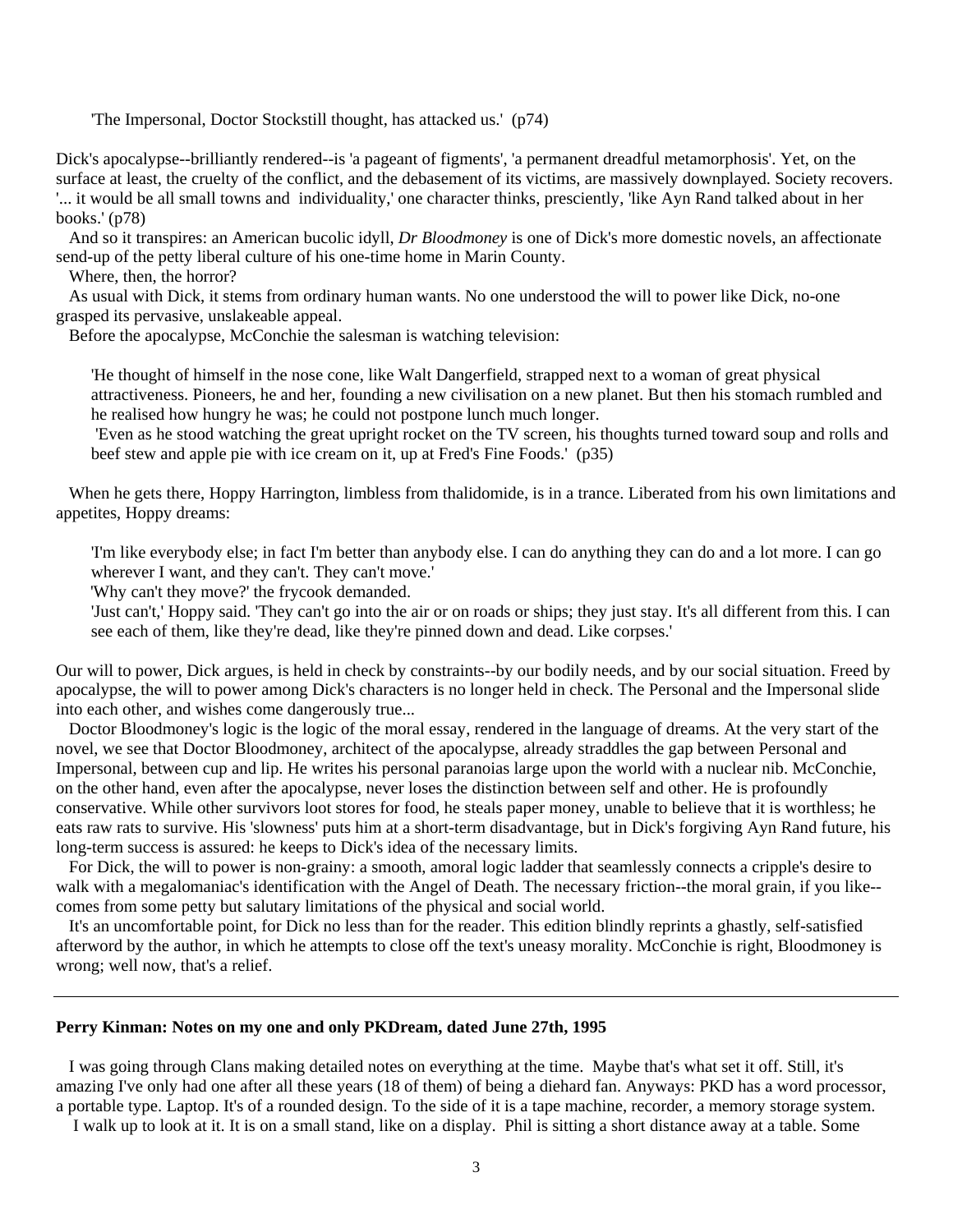people standing around him. Talking. Perhaps he is signing books.

 On the screen of the word processor is some text out of CLANS. I get up close to the screen looking to see if I can tell which part of the book it is.

The screen then changes to a chart. It's a flow chart. The boxes are shiny 3-D spaceships with info written on their sides. They move up and down, away, they hover. The writing on their sides is out of CLANS too. Phil watches me through the people. Keeping an eye on his computer. I reach up and turn off the word processor. The tape player clicks off automatically too.

(switch to..)

 Phil is in a jumbo jetliner with his word processor. He sits alone on a stool. All the seats are taken out, so it's hollow and huge. The plane is coming in for a landing. A smooth landing so Phil sits still on the stool. The whole plane is loaded with packs of cigarettes, jumbled in a mess that reaches to his knees. He is not so sure he likes it, a surprised look on his face. Finished loading or unloading, there is no change to the interior of the plane. Phil has a strange 'why me?' look on his face as it takes off and flies

away.

# **Patrick:** *The Variable Man* **– two points**

 Just finished reading Phil's collection of stories, THE VARIABLE MAN. First published in 1957, it contained five of Phil's stories published from 1953 to1955. They were "The Variable Man," "Second Variety," "The Minority Report," "Autofac," and "A World of Talent." A couple of things struck me while reading. First, in four of the five stories there has been some sort of nuclear war. Called variously "The Fifth Atomic War," "the Anglo-Chinese War," and "Total Global Conflict," the war is either crucial to the story, as in "Second Variety" and "Autofac" or only tangential but nevertheless prominently mentioned. Of course the Hydrogen Bomb War is a central motif in much of Phil's fiction. Consider: "The Golden Man," "The Turning Wheel," "Foster, You're Dead," "Breakfast at Twilight," "Captive Market," "Recall Mechanism," "The Days of Perky Pat," "Precious Artifact," "If There were No Benny Cemoli," "The Defenders" and this is by no means an exhaustive list. As for the novels: *The World Jones Made, The Game Players of Titan, The Penultimate Truth, Dr. Bloodmoney, Do Androids Dream, The Unteleported Man, Deus Irae* all take place on an Earth devastated by nuclear war. (I believe in an afterword to a late edition of *Dr. Bloodmoney* Phil says all through the 50s and early 60s he expected World War 3 to break out any day.) Well, I suppose this is no great revelation but what I really wondered was, "Why did he stop writing about it?" By 1966, the year he finished *Do Androids Dream*, he was through with it as a plot element *(Deus Irae* was started in 1964, so it doesn't count.) What changed his mind?

 The second thought after reading VARIABLE MAN has to do with the last story, "A World of Talent." No nuclear war in that tale but there is an interstellar conflict between Terra and its psi-dominated colony planets which have seceded. Written in June 1954 and, until *The Collected Stories* volumes appeared, never reprinted after THE VARIABLE MAN, "A World of Talent" contains ideas that will resurface years later in seminal novels. Here is an early, perhaps the earliest, appearance of the Anti-Psis like Joe Chip of *Ubik*. Indeed, one of the main characters in the story, an Anti-Psi named Pat Connley, re-appears in *Ubik* as Pat Conley. There is an autistic boy named Tim, trapped along his own timeline, appearing now as a child, later as an old man, or, again, as a middle-aged man who is clearly the template of Manfred Steiner in Time-Slip. Tim (adult version) describes his power this way:

"It's like suddenly being lifted off the chess board and seeing everybody as pieces – seeing the whole Universe as a game of black and white squares – with everybody and every object stuck on his space-time spot. We're off the board; we can reach down from above. Adjust the position of the men, change the game without the pieces knowing. From outside."

 If that doesn't sound like Valis/Zebra in action, I don't know what does. So what's it doing percolating around Phil's head in 1954?

**Gavin Logan: counter-clock sheep** 

\_\_\_\_\_\_\_\_\_\_\_\_\_\_\_\_\_\_\_\_\_\_\_\_\_\_\_\_\_\_\_\_\_\_\_\_\_\_\_\_\_\_\_\_\_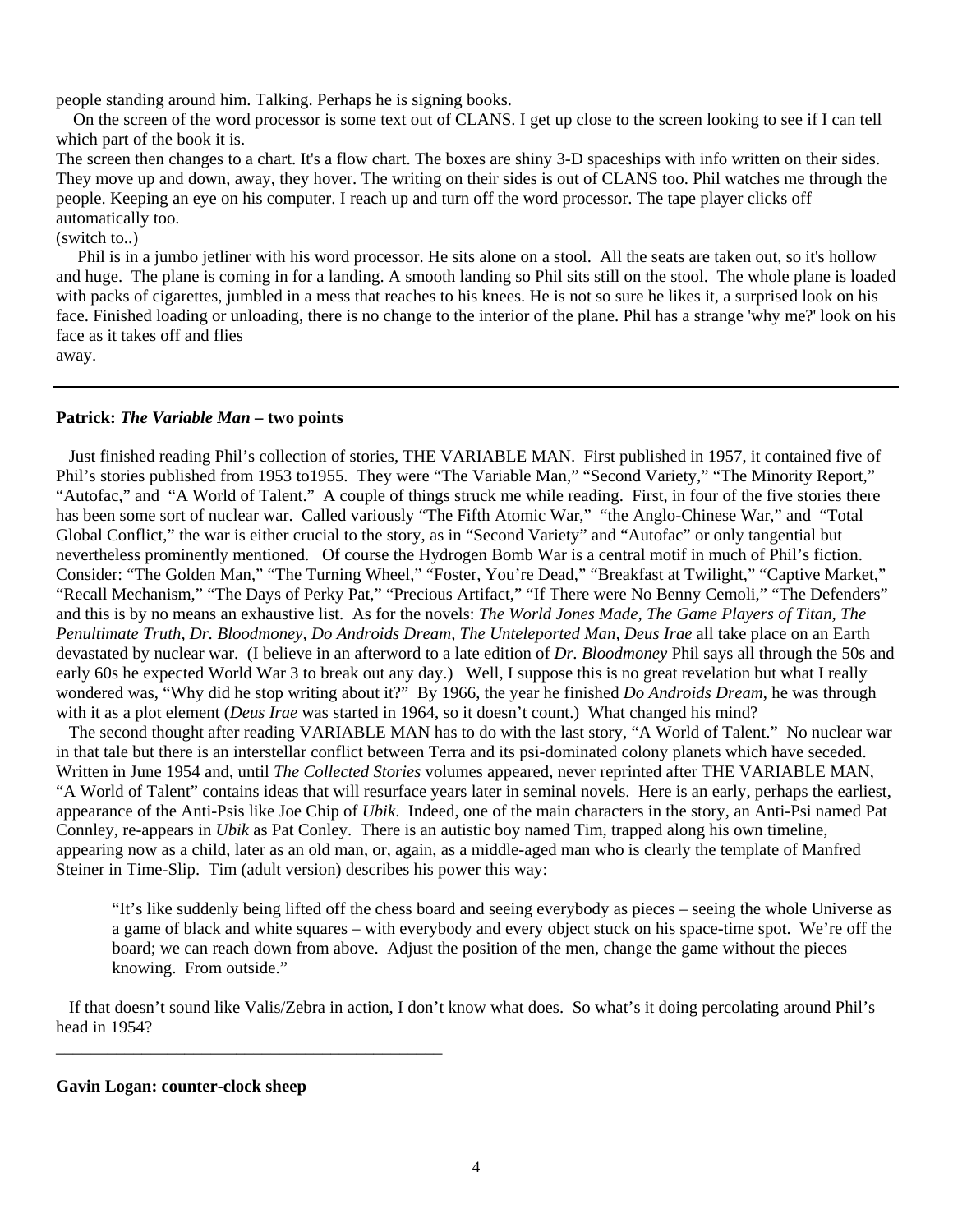I got to thinking about how people always complain when their favorite book "Do Androids Dream of Electric Sheep?" asks the bizarre title of Philip K. Dick's novelization of the Ridley Scott motion picture Blade Runner. This motion picture was the cinematic realization of a phantom third novel in K. W. Jeter's noirish Blade Runner "trilogy". The buzz of the sci-fi community was towards Jeter penning this eagerly awaited tome but instead, he passed over the reins to his writer friend Dick.

 Dick is perhaps best known for his philosophical writing, although in recent years he has strayed into the genre of science fiction, hoping perhaps to appeal to a wider audience. Unfortunately, this reviewer feels that Dick's attempts missed the mark by a long way.

 Primarily, Dick leaves alone large chunks of the film's plot and theme, happy to concentrate in depth on smaller aspects of the film such as the fake animals. In fact, he introduces a whole new element - Mercerism - a kind of futuristic television incorporating a pseudo-psychological empathy test. Gone are Scott's fascinating plays on traditional noir thrillers, gone is the lean, fit figure of Harrison Ford, replaced by a seemingly middle-aged, worn out beat cop.

 The subtle development of Deckard's possible identity as a replicant is left out to dry as the replicants of PKD are given sympathetic personalities. No longer strictly figures of evil; we are made to feel sorry for them, to see Deckard as a man devoid of empathy.

 What becomes obvious with each turn of the page is that Dick has his own agenda. He uses the foundation of Scott's dazzling cinematic landscape to play out a morality tale for his readers. In his eyes, the humans are the soulless villains of the piece and the replicants (a term Dick erroneously claims as his own neologism) are the hunted innocents.

 The very term "Blade Runner" is not mentioned once in the entire text and the title is one of the most rambling and inappropriate that this reviewer has seen in a long time.

Philosophical writers be warned: leave our cinematic masterpieces alone.

(The Caledonian Quarterly, Ersatz Press 9991)

# **Three Late Night Thoughts About PKD's** *Time Out Of Joint* **While Listening to Pink Floyd's Song "Comfortably Numb"**

### **By Frank C. Bertrand**

*Hello. Is there anybody in there? Just nod if you can hear me. Is there anyone home?*

3.0 I sometimes wonder if anyone thinks twice, or even once, about the title – *Time Out of Joint*. Does it perhaps cause at least a small bell to briefly ring in the murky depths of one's mind? It's not exactly a common 21<sup>st</sup> century phrase. It has a quaint, antique air about it I'd say, as if written by William Shakespeare or someone of his ilk.

 Then again, a cursory dip into *The Oxford Dictionary of Quotations* informs me that Lytton Strachey (1880-1932) once said of Hurrell Froude: "The time was out of joint, and he was only too delighted to have been born to set it right." Might we not also say this of Ragle Gumm? I'm not too sure though how "delighted" he was to experience his particular time out of joint.

 Further checking indicates this phrase is indeed attributable to Will Shakespeare, and can be found in Act I, sc. 5, l. 188 of *Hamlet*: "The time is out of joint; O curséd spite, / That ever I was born to set it right!" Now, this sounds more like something Ragle Gumm would say.

3.1 A couple of variants on this can also be noted. In I.ii of *Hamlet* the King says "Our state to be disjoint and out of frame", while in III.iv Hamlet notes "…the fatness [grossness, slackness] of these pursy [corpulent] times".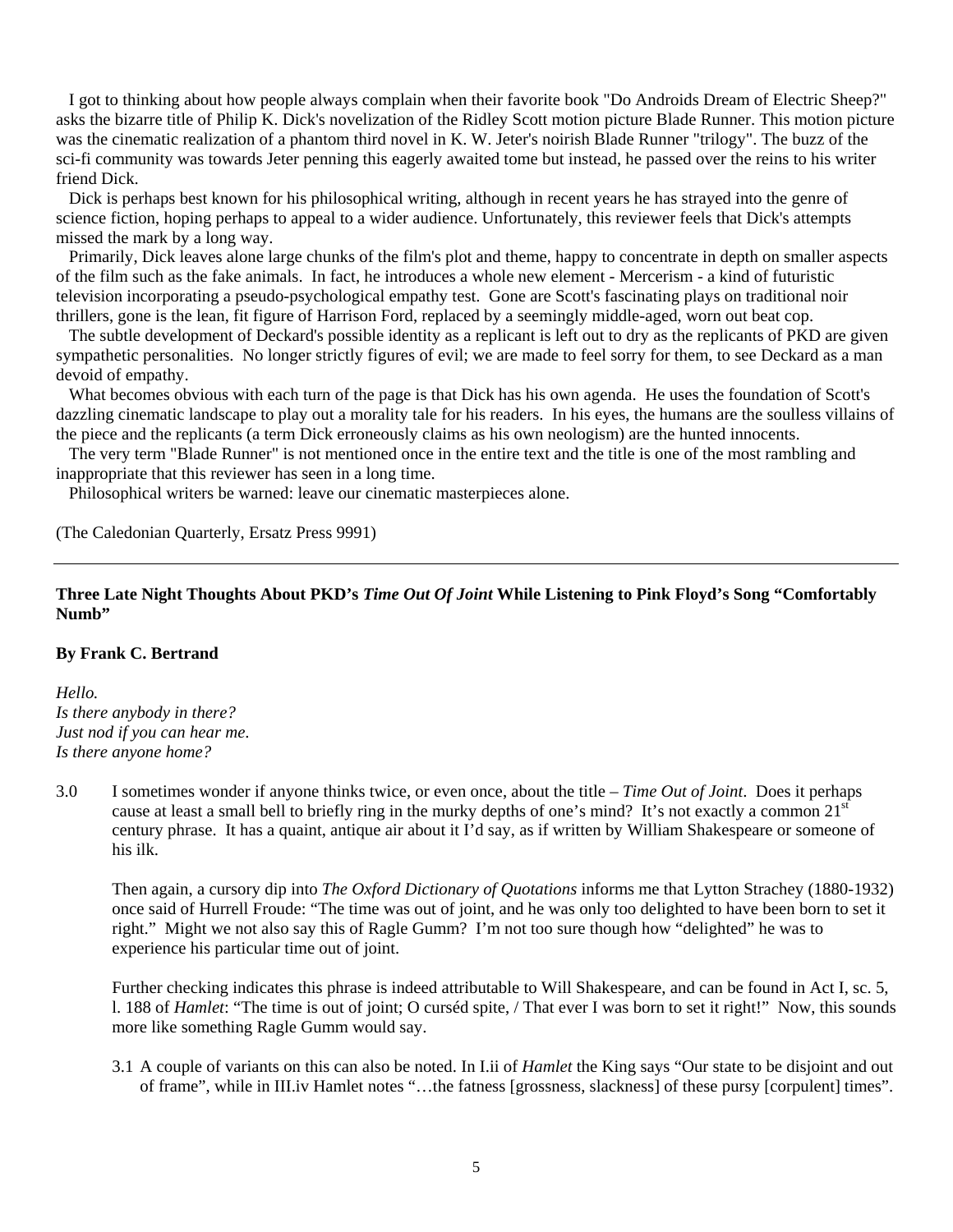- 3.2 This meaning-loaded phrase is in at least two other Shakespeare plays: 1) *Troilus and Cressida*, I.ii "every thing so out of joint that…", and 2) *The Second Part of King Henry The Fourth*, V.iv "thou hast drawn my shoulder out of joint".
- 3.3 Nietzsche notes it as well in section 7 of *The Birth Of Tragedy* (1872): "In this sense the Dionysian man resembles Hamlet: both have for once penetrated into the true nature of things, - they have *perceived*, but it is irksome for them to act; for their action cannot change the eternal nature of things; the time is out of joint and they regard it as shameful or ridiculous that they should be required to set it right." ("penetrated into the true nature of things" and "action cannot change the eternal nature of things" read like something PKD would write in his much misunderstood *Exegesis*.)
- 3.4 It can also be found in Bk 4, Ch. 13 of Goethe's *Wilhelm Meister's Apprenticeship* (1795): " 'The time is out of joint: O cursed spite / That ever I was born to set it right!' In these words, I imagine, will be found the key to Hamlet's whole procedure. To me it is clear that Shakespeare meant, in the present case, to represent the effects of a great action laid upon a soul unfit for the performance of it."

*Come on, now. I hear you're feeling down. Well I can ease your pain, Get you on your feet again.*

- 7.0 I can't help but ponder **why** PKD would use a phrase from *Hamlet* as the title for one of his novels. Are we meant to compare/contrast Ragle Gumm with Hamlet? There's been a centuries old debate about whether Hamlet's "madness" is real or feigned. Seems to have been hardly any "critical" debate about Ragle Gumm's state of mind. It's far more likely we're meant to consider how the time (history, culture, society) of the novel, as well as our own time, is out of joint (dysfunctional?), and why.
	- 7.1 It's also likely that the concept of "time" itself is in question, is out of joint, perhaps as impacted by our notions/perceptions of "reality". Do we need to have "time" to have "reality"? Is it Gumm's sense of time or reality that is more out of joint? Or is it Victor's "time" (Reality) that is more out of joint? (PKD has said "I love to just play games with time-space causality. It's my old interest in epistemology," *In His Own Words*, p. 46. We also have these PKD novel and short story titles: *Martian Time-Slip*, *Now Wait For Last Year*, *Counter-Clock World*, "Time Pawn", "A Little Something for Us Tempunauts".)
	- 7.2 Recall reading once something about in literature there is the time of the piece itself and the time of the content – time can become both subject and the medium of narrative – there is the time of the book and the time of the narrator as well as the time of the reader.
	- 7.3 A stronger possibility is the concept of *Zeitgeist*, which is German for "spirit of the times," referring to a loose metaphysical characterization of the rich and varied matrix of ideas, philosophies, trends, social structure, political climate, etc. that comprise the "spirit" (tone, psyche, mood, ambience) of a culture during a given era, say the US in the 1950s, which is what this Dick novel is about. (In an interview with John Boonstra, PKD said "I had been reading a lot of Oriental philosophy, reading a lot of Zen Buddhism, reading the *I Ching*. That was the Marin County zeitgeist at that point, Zen Buddhism and the *I Ching*.")
		- 7.3.1 The concept of *Zeitgeist* has been attributed to Hegel. In fact in his *Introduction to the Lectures on the Philosophy of History* (1820) he writes about "Geist" and "Volksgeist", positing "three basic stages of the movement of Geist through history, each representing a further evolution of the consciousness of freedom."
	- 7.4 Also notions of "public time" (PKD's "koinos kosmos"): medium of organic growth and fundamental change, rather than simply additive succession, and "private time" (PKD's "idios kosmos"): a qualitative force to be experienced, not to be measured, intense yet illusory, quite 'without reality' apart from the psychological life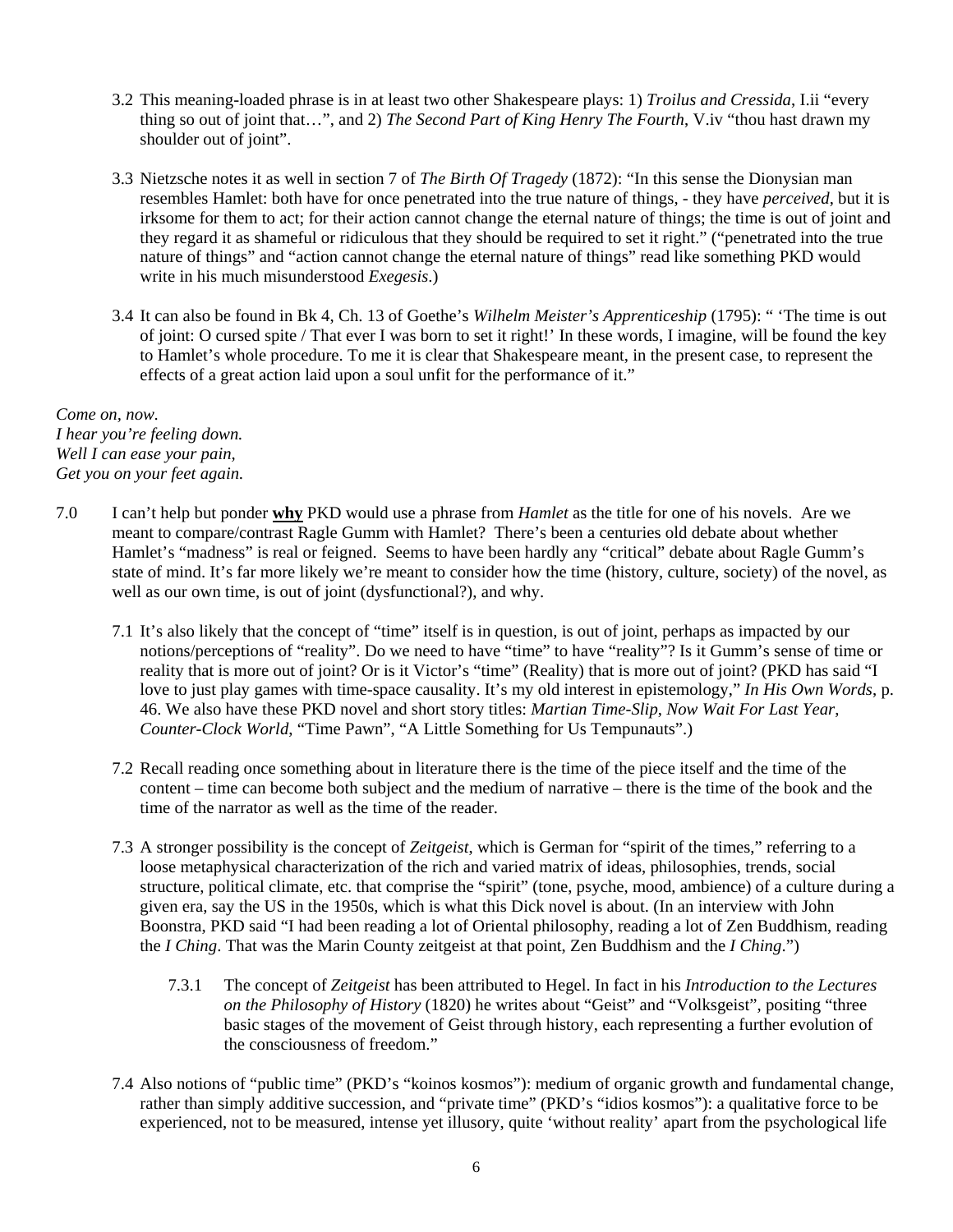of the individual; is arbitrary, relative in quality to the passing personal emotion, continuous, yet variable in tempo.

7.5 Could also consider Wyndham Lewis' 1927 book, *Time and Western Man*, wherein in the second section, "An Analysis of the Philosophy of Time," he explores the philosophical influences of the fad he calls "the time-cult."

*Relax. I need some information first. Just the basic facts: Can you show me where it hurts?*

13.0 Just who is Ragle Gumm? What do we know about him? And why are such things done to him in the name of a "civil war"?

 The basics seem to be that he is 46 years old, grew up in Los Angeles and got his start as a fashion designer of Miss Adonis Hats. Later on he got into the synthetic aluminum business and started his own company called Ragle Gumm, Inc., which made "Aluminide". (Quite a change here, from fashion design to synthetic aluminum!)

 Then along about 1995 he volunteers to work for the "One Happy World" government, he and his staff doing statistical research on plotting missile strikes. It seems that he has a knack for sensing patterns, a talent for solving puzzles. He is so successful that his picture is on the cover of the January 14, 1996 issue of *Time* magazine. Later in 1996 he spends a week at the warm mineral waters spa, Roosevelt Hot Springs, on Venus. (Intriguing allusion to Roosevelt!)

 It's shortly after returning from Venus that the weight of his responsibilites starts to get him down and he also has a change of heart about whom to support in the civil war, switching from the One Happy Worlders (isolationists) to the Lunatics (expansionists). He spends more and more of his time meditating about the 1950s, then one day, is indeed (psychologically) back in the fifties, which is where the novel begins.

- 13.1.1 Does Ragle Gumm experience a withdrawal psychosis, retreat fantasy, daydream or fugue? We know he feels a great deal of anxiety and guilt about the civil war, along with dread, conflict and hate.
- 13.1.2 Psychologically a "daydream" is considered a form of autistic thinking where one's imagination is controlled primarily by inner desires and not outer. There can be a "conquering hero" type who overcomes all odds and destroys all oppostion to reach a goal that gives status and recognition. Or there is the "suffering hero" type who is the target of undeserved abuse, a victim of horrible affliction, a martyr for all mankind.
- 13.1.3 A psychological fugue (also called "dissociative reaction") is a disturbed state of consciousness in which one performs acts of which he appears to be conscious but of which, on recovery, he has no recollection. They arise out of an unconscious desire to escape a threatening or intensely distasteful life situation.

*…. Now I got that feeling once again. I can't explain, you would not understand. This is not how I am. I have become comfortably numb.*

\_\_\_\_\_\_\_\_\_\_\_\_\_\_\_\_\_\_\_\_\_\_\_\_\_\_\_\_\_\_\_\_\_\_\_\_\_\_\_\_\_\_\_\_\_\_\_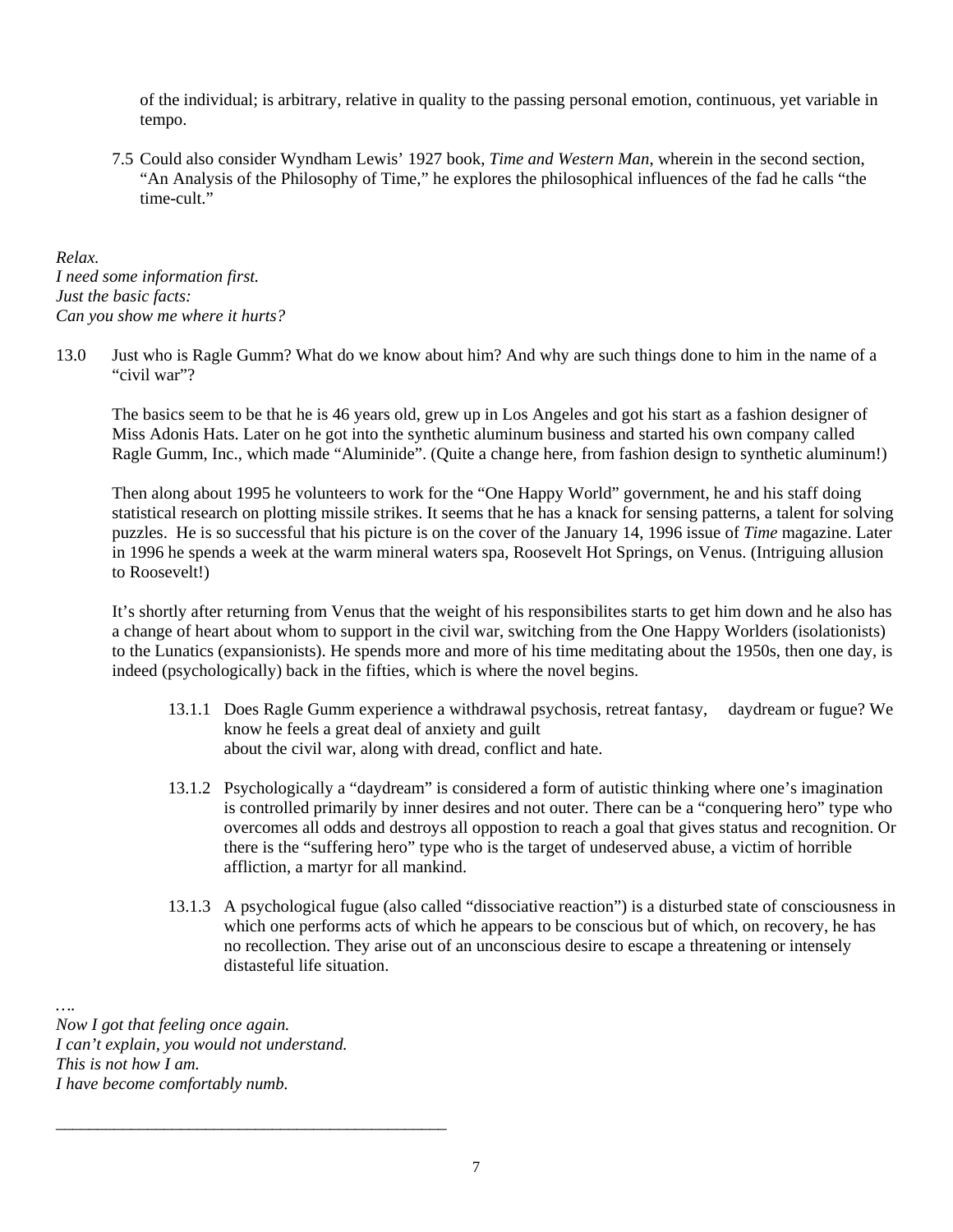# **Patrick: A PKDream**

Dear Perry,

You know, I dreamed about Phil last night! It's kind of mixed up but I was at some out-door site, in some windy field, I believe, and there was a sale going on of "uncollected PKD manuscripts." Papers were lined up on the stony ground with rocks holding them down in the wind. Phil was there and was arguing with the person selling the material. He came over to where I was standing and talked with me and some other person -- he seemed to know the other person and I was mostly just standing around listening. Turns out he was angry about the sale because it wasn't really PKD material. It was material incorrectly attributed to Phil. I noticed that one of the documents was a letter to "Dear Abby" written by "Joy Dick."

Very weird. I'm going to ask around for other people's PKD dreams and see what I get.

Patrick

Dear Patrick,

 Can you identify where the bits of your dream came from? The wind, field, rocks holding paper down, Dear Abby, Joy Dick, a sale, PKD manuscripts. Maybe Phil is reaching out to you with some coded message. It may be important to us all.

 I used to ride the trains a lot. On Wednesdays I'd go to a place further out of the city than I live to teach. Then from there go into the center of the city. The time was 3 or 4 in the afternoon, for me the hardest time of the day to stay awake. Anyway, on this crowded, hot, swaying train I'd start getting comfortably numb and fantasies would roll. I'd be just awake enough to know my stop when it came.

 One day, in this condition, I saw a guy get on the train who I swear looked like Phil. He had on green polyester pants and the beard we know so well. I thought 'Oh, so Phil didn't die. He caught a slow boat to China, got off in Japan and started teaching at Ubik U.' which we were close to at the time. I drifted deeper into my daydreams and saw this guy suddenly say to no one "It's time? OK." He got up and went over to a spot below a ceiling fan and stood there. Someone from on top of the train pulled the whole fan up like a trap door. From where I was sitting I could see that that place up there was not this world. Arms reached down and helped Phil up, and after the last of his green polyester pant legs were gone the fan was lowered back into place. I watched the fan all the way to my stop. And I watched it whenever I rode the train again for a long time after that.

Does a daydream equal a dream?

Perry

# **Flashpoint Transcript: K.W. Jeter 1/7/99**

\_\_\_\_\_\_\_\_\_\_\_\_\_\_\_\_\_\_\_\_\_\_\_\_\_\_\_\_\_\_\_\_\_\_\_\_\_\_\_\_\_\_\_\_\_

Likewise ripped off from the Internet.

- jlin I recall Phil Dick writing DO ANDROIDS DREAM OF ELECTRIC SHEEP? After reading about Nazis, with the idea of the replicants being more human than human. Or something like that.
- KWJeter More human than human is from the movie BLADE RUNNER. In ANDROIDS, the androids are definitely less human. They specifically lack empathic ability. I think Phil got that notion from some of the women he married, actually.

Tom Disch Oh? Which one?